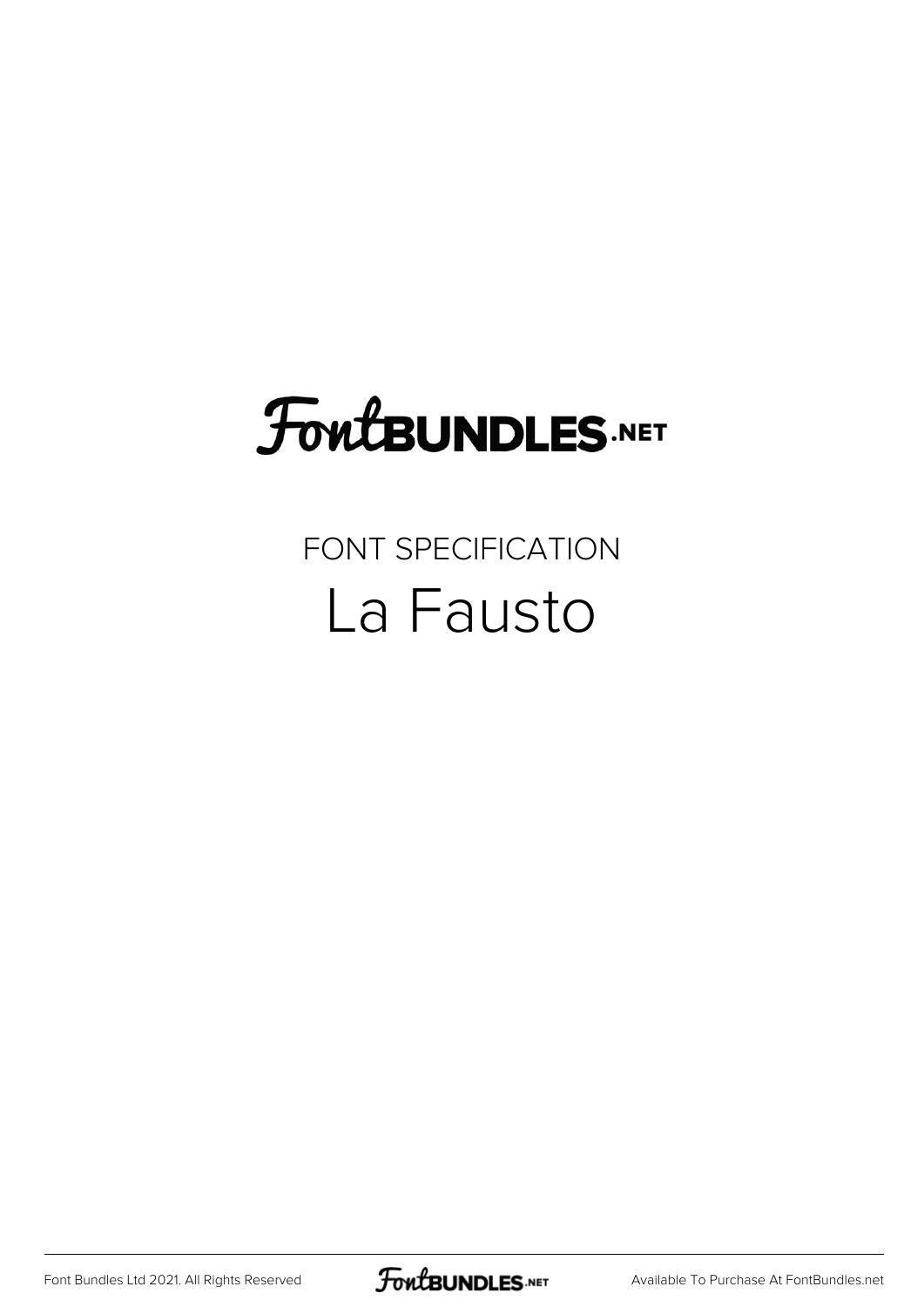## La Fausto - Regular

**Uppercase Characters** 

NOPQZSTUN

Lowercase Characters

tghijklmnopgrst  $0$  for  $\leq t$  $V$ 

Numbers  $0123456789$ 

**Punctuation and Symbols**  $\mathbf{u}$  $\begin{pmatrix} x & 1 \\ 1 & 1 \end{pmatrix}$  $\frac{1}{6}$  $\boldsymbol{\hat{\Lambda}}$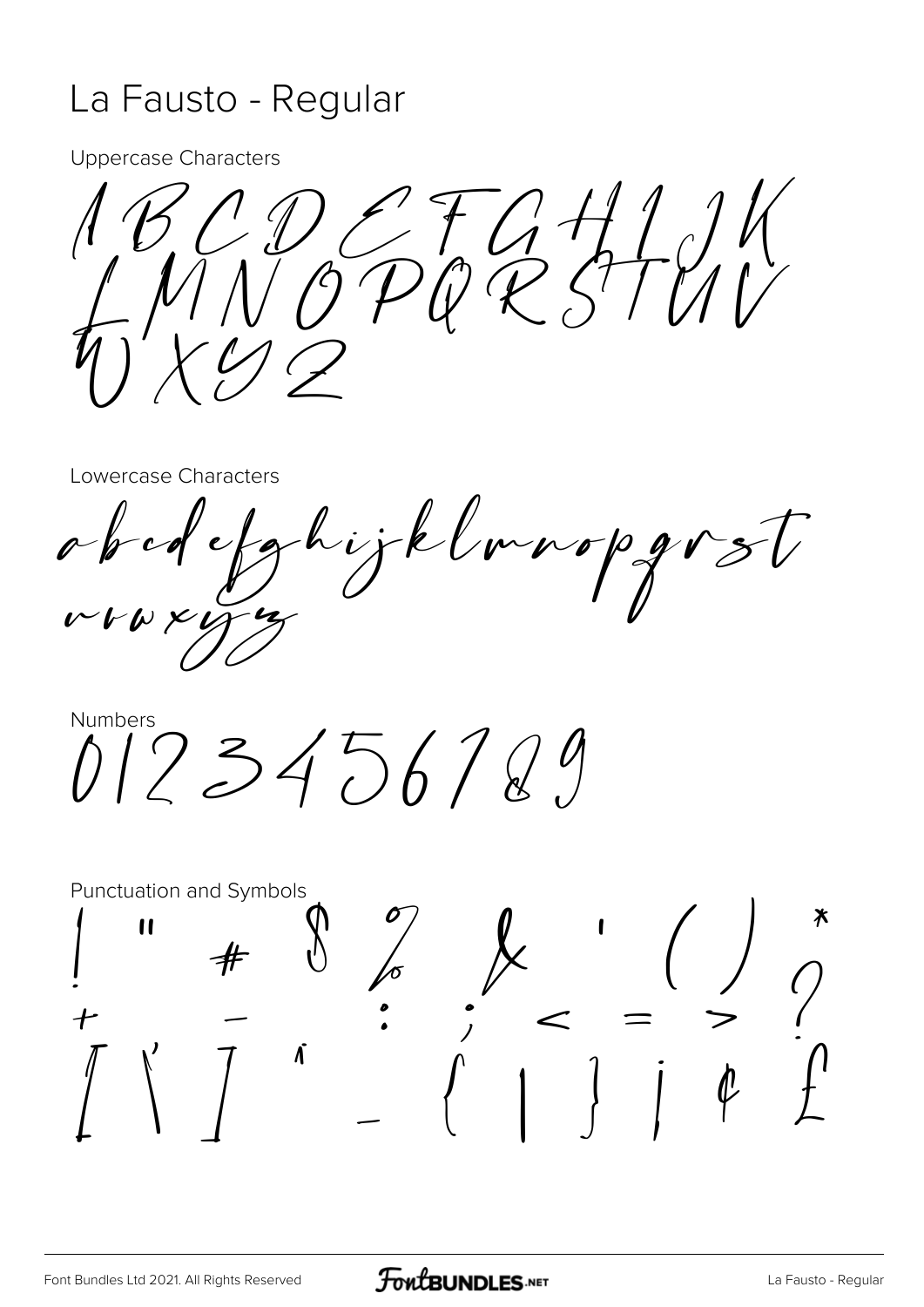

All Other Glyphs

 $\begin{array}{c} \begin{array}{c} \mathbf{A} \end{array} & \mathbf{A} \end{array} \begin{array}{c} \mathbf{A} \end{array} \begin{array}{c} \mathbf{A} \end{array} \begin{array}{c} \mathbf{A} \end{array} \begin{array}{c} \mathbf{A} \end{array} \begin{array}{c} \mathbf{A} \end{array} \begin{array}{c} \mathbf{A} \end{array} \begin{array}{c} \mathbf{A} \end{array} \begin{array}{c} \mathbf{A} \end{array} \begin{array}{c} \mathbf{A} \end{array} \begin{array}{c} \mathbf{A} \end{array} \begin{$  $ZCDIIDIV$ ÔÓÔÔÔרÙÚ  $\bigcup\limits_{\alpha=1}^{\infty}\bigcup\limits_{\alpha=1}^{\infty}\bigcup\limits_{\beta=1}^{\infty}\phi$  $\stackrel{\sim}{\mathscr{O}}$  $\mathring{\ell}$  $\int f(x) dx$  $\stackrel{1}{\sim}$  $\epsilon$  $\ddot{\mathbf{c}}$ r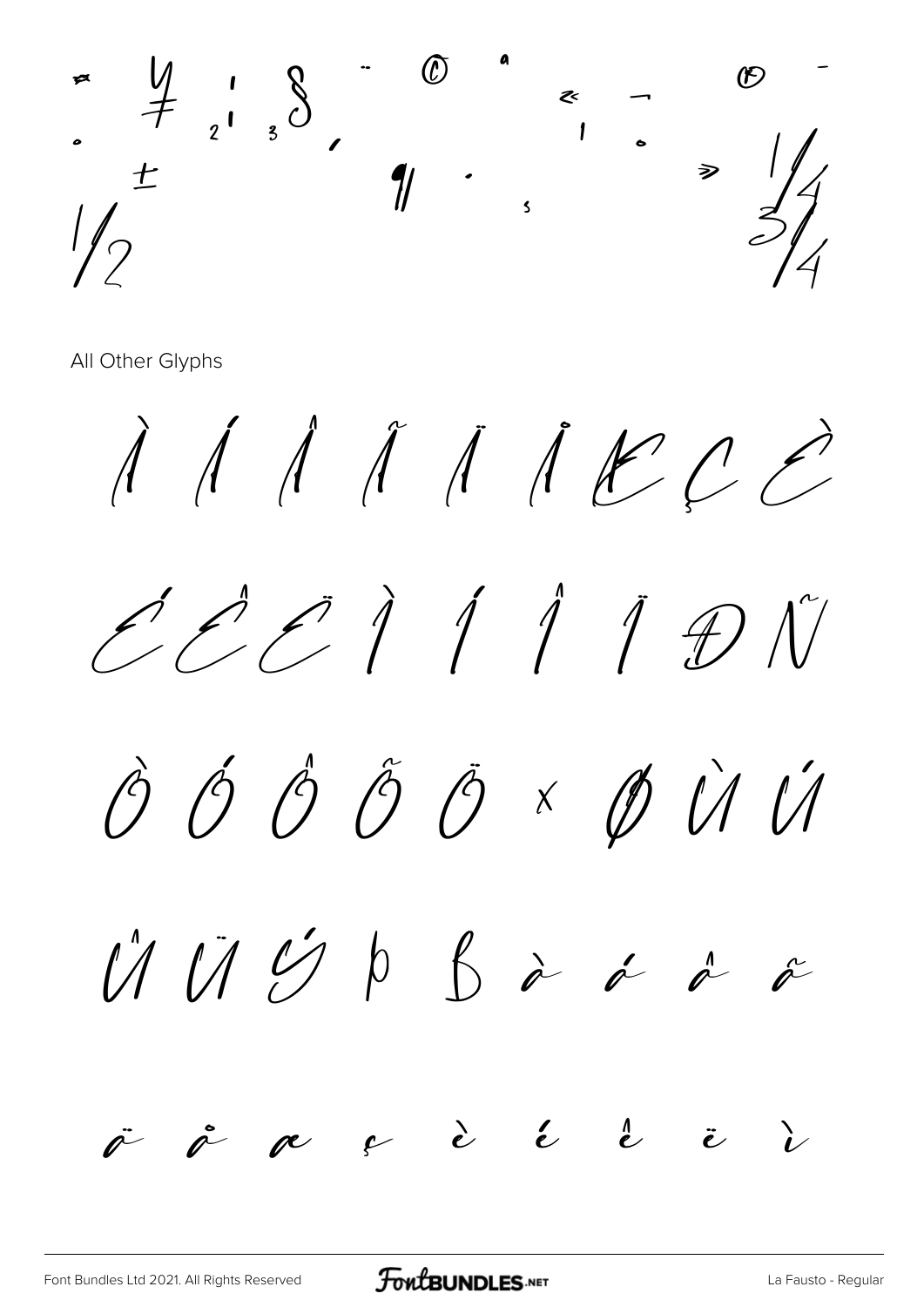$\begin{array}{cccccccccccccccccc} i & l & v & \partial & \kappa & \delta & \delta & \delta & \delta & \delta \end{array}$  $\ddot{\sigma}$   $\ddot{\sigma}$   $\dot{\sigma}$   $\dot{\alpha}$   $\dot{\alpha}$   $\dot{\alpha}$   $\dot{\alpha}$   $\dot{\beta}$   $\dot{\beta}$  $\ddot{y}$   $\ddot{\theta}$   $\ddot{\theta}$   $\ddot{\theta}$   $\ddot{\theta}$   $\ddot{\theta}$   $\ddot{\theta}$   $\ddot{\theta}$   $\ddot{\theta}$  $\rho$  i  $\rho$  i  $\rho$  i  $\rho$  d' $\theta$  $f$   $f$   $e$   $f$   $e$   $f$   $e$   $f$   $e$ Ě ě Ĝ ĝ Ğ ğ Ġ ġ Ģ  $g$   $\H$   $\mu$   $f$   $f$   $f$   $i$   $j$   $i$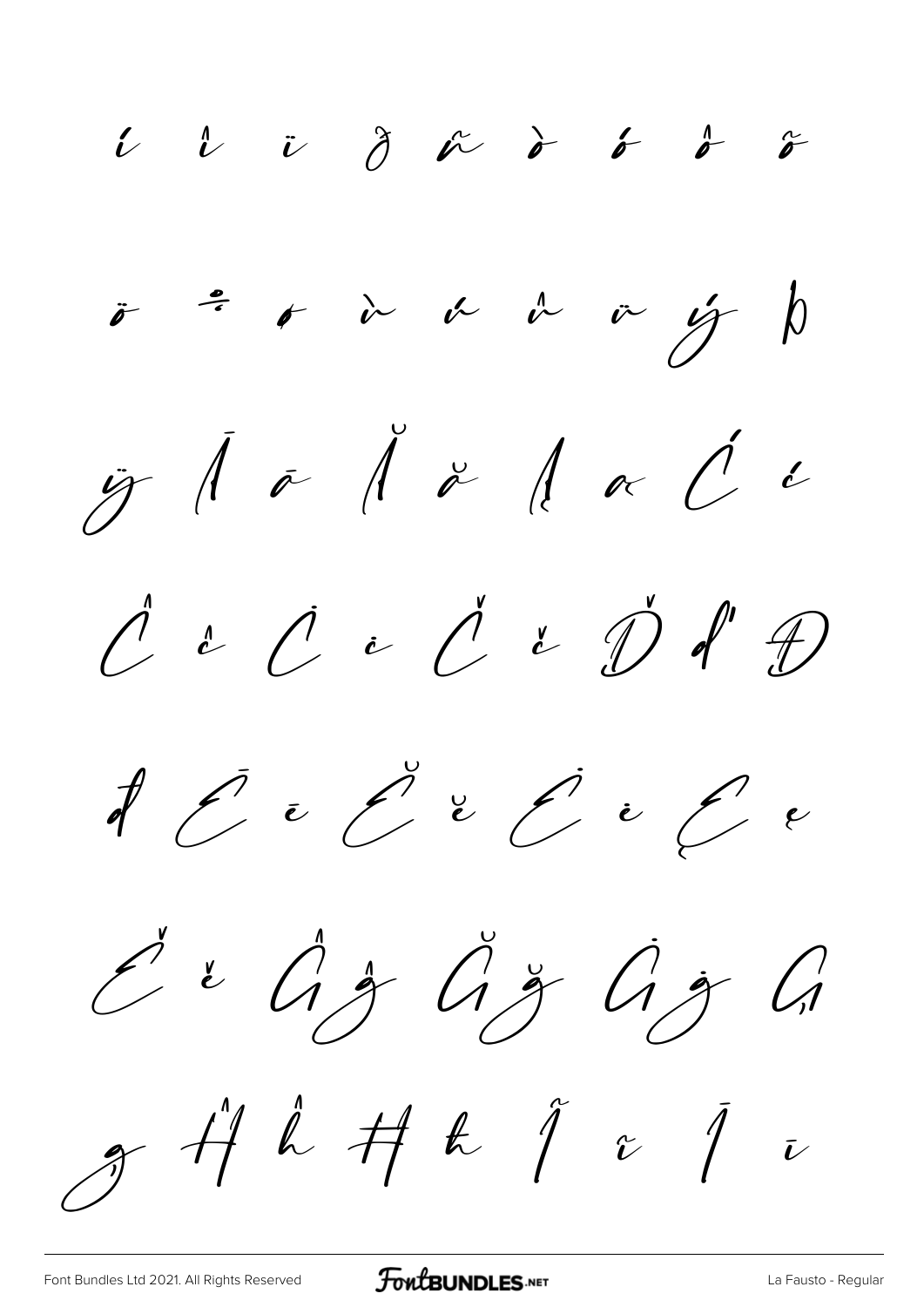$1$  i  $1$  v  $j$   $j$   $k$   $k$  $L\ell\neq\ell\perp\ell\perp\ell\neq$  $l$  N i N i N i  $l$  $\sigma$   $\ddot{\theta}$   $\ddot{\theta}$  if  $\ddot{\theta}$  a  $\ddot{\mathcal{R}}$  i Rrk $X \circ \mathcal{L} \circ \mathcal{S} \circ \mathcal{S}$  $s\mathcal{S}s$  $\tilde{U}$   $\tilde{\omega}$   $\tilde{U}$   $\tilde{\omega}$   $\tilde{U}$   $\tilde{\omega}$   $\tilde{U}$   $\tilde{\omega}$   $\tilde{U}$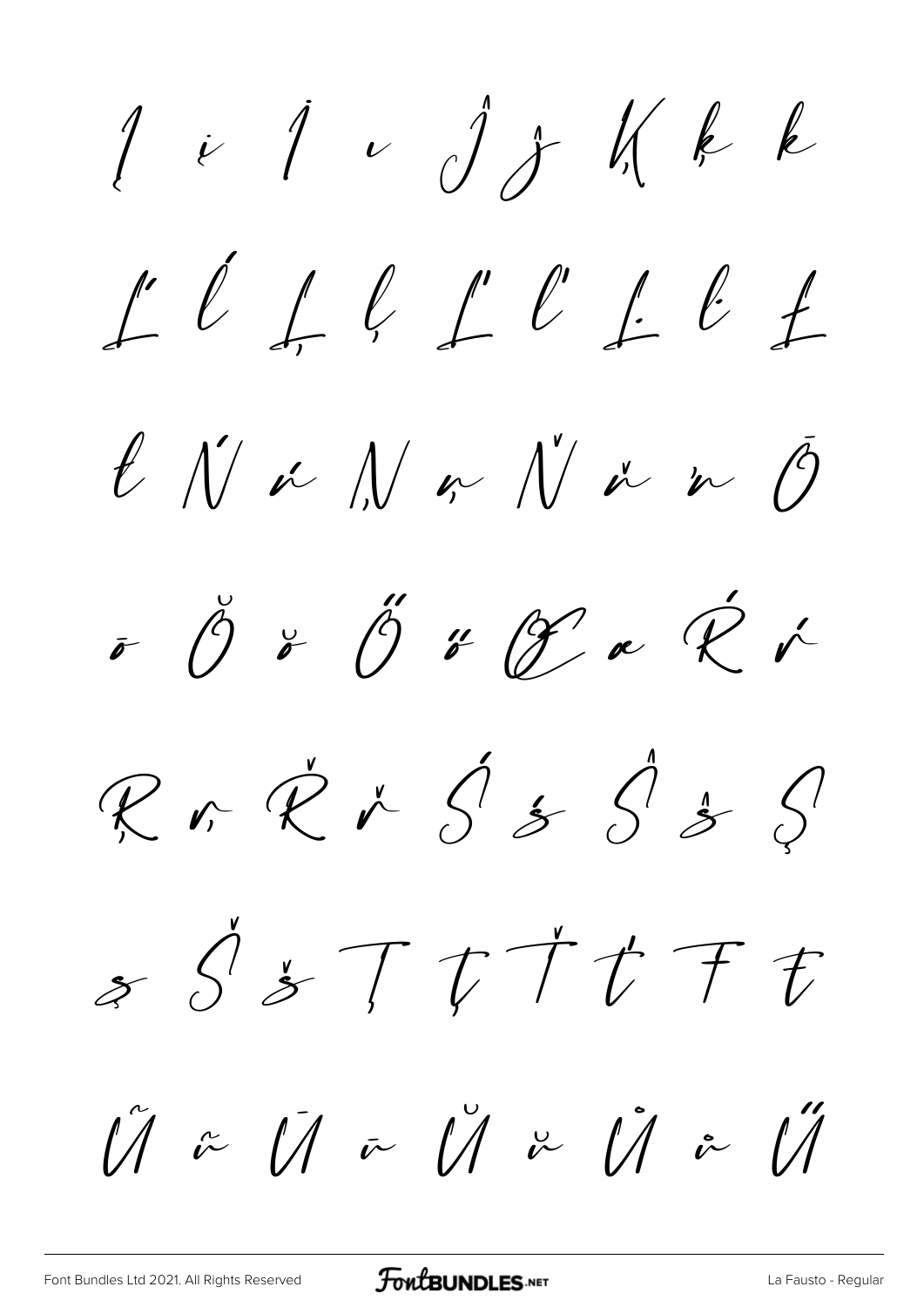u U v V v G j O Z





 $\mu$   $\hat{V}$ ) à  $\hat{V}$ ) á  $\hat{V}$ ) ã